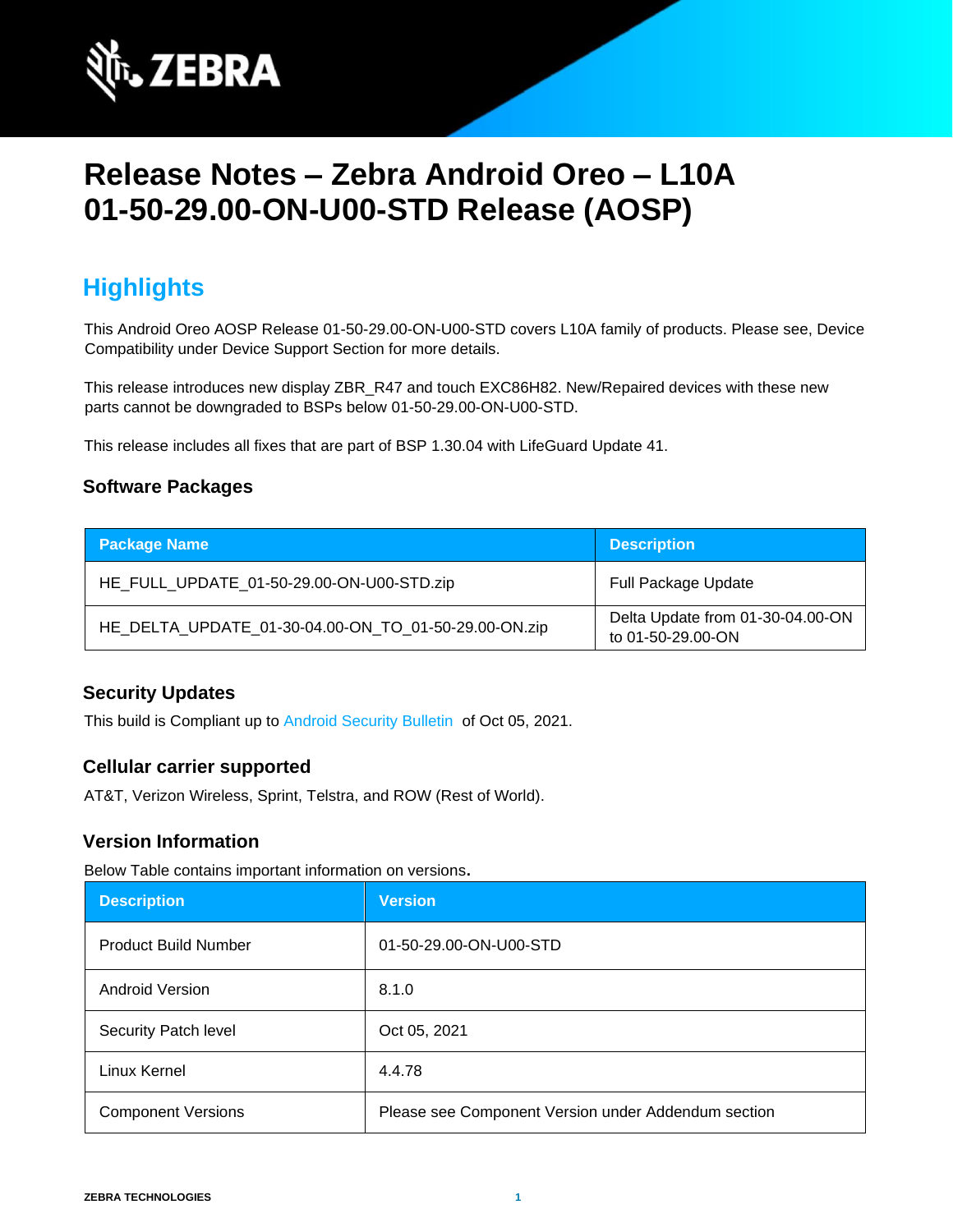

### **New Features**

- Added support for new display ZBR\_R47.
- Added support for new touch EXC86H82.
- Support for WLAN Front End Module 45868 was already included on LG CFE Patch U41.

### **Resolved Issues**

• None

### **Usage Notes**

- This release includes all fixes that are part of BSP 1.30.04 with LifeGuard Update 41.
- L10A devices with new display ZBR\_R47 and touch EXC86H82 cannot be downgraded to BSPs below 01-50-29.00-ON-U00-STD.

To identify display type, users can check 'ro.config.device.display' property using getprop command from adb.

- $\circ$  Devices with new display ZBR\_R47 will have [ro.config.device.display]: [513]
- o Devices with display EP101R1912N1000TG will have [ro.config.device.display]: [2001]

To identify touch type, users can check 'ro.config.device.touch property using getprop command from adb.

- o Devices with new touch EXC86H82 will have [ro.config.device.touch]: [32770]
- o Devices with touch EXC3161 will have [ro.config.device.touch]: [32768]
- Devices with WLAN Front End Module 45868, LG CFE Patch U41 or above is a Mandatory patch for BSP 1.30.04.
	- o WLAN Front End Module can be identified using adb shell getprop ro.config.device.wlan\_fem [ro.config.device.wlan\_fem]: [QM45868]

### **Important Links**

- **Requirements and Instructions** 
	- o [Installation and setup instructions](https://www.zebra.com/content/dam/zebra_new_ia/en-us/software/operating-system/helios/oreo-os-update-instructions.pdf)
- [Zebra Techdocs](https://techdocs.zebra.com/)
- **[Developer Tools](https://developer.zebra.com/)**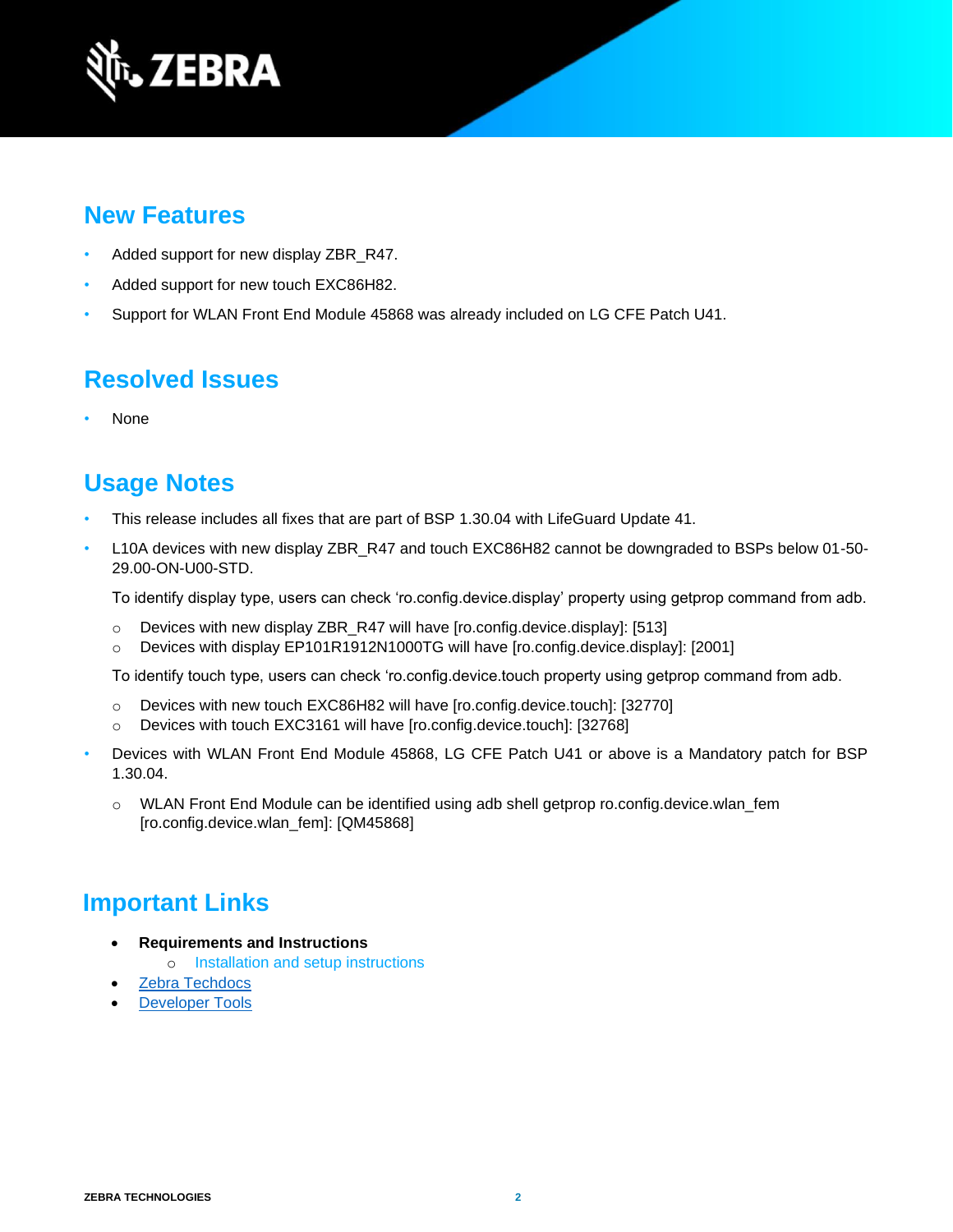

## **Upgrade Options**

Below table provides detailed information on shortest path to upgrade based on current version of software.

| <b>Current Software</b><br><b>Version on Device</b> | <b>Steps to get to this Release</b>                                                                                                                                                                | <b>Comments</b>                                                                                                      |
|-----------------------------------------------------|----------------------------------------------------------------------------------------------------------------------------------------------------------------------------------------------------|----------------------------------------------------------------------------------------------------------------------|
| 01-21-18.00-ON-Uxx<br>01-23-18.00-ON-Uxx            | Apply Full Package Update<br>HE FULL UPDATE 01-50-29.00-ON-U00-STD.zip                                                                                                                             | Full Package<br>Update                                                                                               |
| 01-30-04.00-ON-Uxx                                  | <b>Option 1: Apply Delta Package Update</b><br>HE DELTA UPDATE 01-30-04.00-ON TO 01-50-29.00-<br>ON.zip<br><b>Option 2: Apply Full Package Update</b><br>HE FULL UPDATE 01-50-29.00-ON-U00-STD.zip | Option 1 is<br>recommended as<br>size of Delta<br>package update is<br>smaller compared<br>to Full Package<br>Update |

## **Known Constraints and Workarounds**

- WiFi sleep policy set to "Always" (Android O limitation)
- Some devices operate at 320 dpi. This screen configuration results in the majority of the AOSP applications displaying content consistently in both portrait and landscape modes. In most cases if the application layout is not optimal in landscape it is optimal in portrait or vice versa. However, there are a few applications that do not render properly in either portrait or landscape. In this case the suggested alternative is to change the display size using the bundled Display Settings APK or use settings menu to change the display size and font size (settings  $\Box$  Display  $\Box$  Advanced settings  $\Box$  Display Size / Font Size).
- Upgrading from a higher SPL level in Oreo to a lower SPL level in A10, will result in loss of user data.
- Illumination brightness is set to maximum by default for SE4710 and SE4750 Scan Engines.

## **Device Support**

This software release has been approved for use on the following devices.

| <b>Device Family</b> | <b>Part Number</b>                                           | <b>Device Specific Manuals and</b><br><b>Guides</b> |
|----------------------|--------------------------------------------------------------|-----------------------------------------------------|
| L10AW                | RTL10B1-xxAxxX0x00CN (China)                                 | L <sub>10</sub> Home Page                           |
|                      | Note: 'x' Stands for wild card for different configurations. |                                                     |